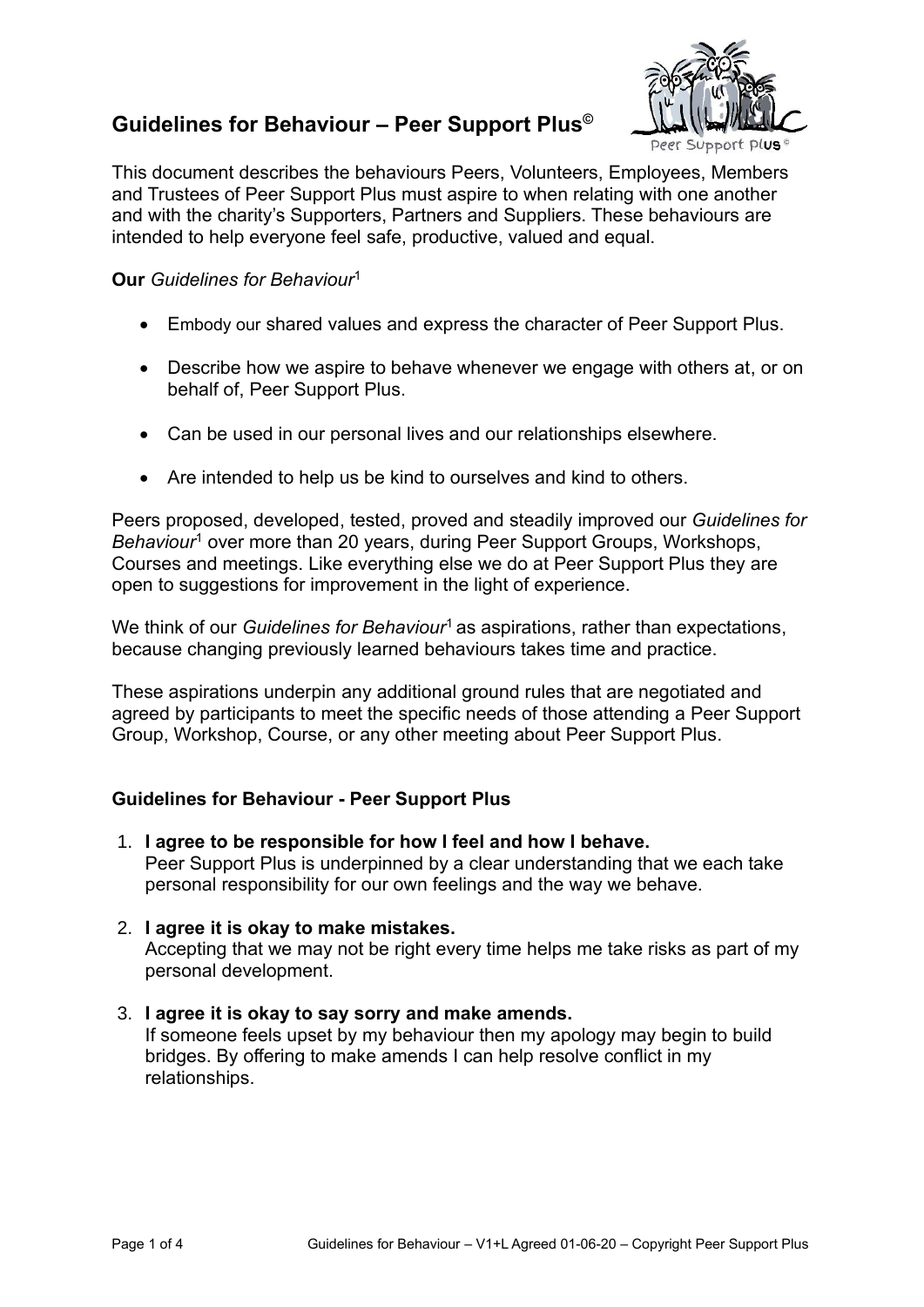4. **I agree to share personal experience rather than giving advice**<sup>2</sup> **.**

By talking only for myself I show respect for others. Instead of telling others what they should do I am encouraged to share my own experiences by describing what I felt in a similar situation, what I did about it and whether or not that was effective. Working in this way helps maintain equality.

## 5. **I agree to own my feelings using 'I' statements**<sup>2</sup> **.**

Saying "I feel" rather than "you make me feel" helps me focus on my experience, my feelings, and expressing my needs assertively.

- 6. **I agree to treat myself and others with kindness.** Being kind to me and to others are key steps in building self-esteem.
- 7. **I agree to keep within the room any personal information that is shared during a Peer Support Group, Workshop or Course.**

I agree not to talk outside about what others have said or done during the Support Group, Workshop or Course. If I need to talk about issues that have come up for me, I can focus on how those issues affected me and how I felt without identifying the other person concerned.

8. **I agree to respect other people's differences, experiences and life choices.** In life and at Peer Support Plus I may meet people from a wide range of different cultures, age groups, social classes, sexual orientations, religions, experiences etc. Others make different life choices and, although I may not agree with them, I can respect their choices as I hope they will respect mine.

## 9. **I agree not to talk over others or interrupt them.**

Interrupting is disruptive and can distract the speaker from expressing what is in their mind.

#### 10.**I agree it is OK to leave and OK to come back.**

This is empowering. It may help me to deal with my fears about speaking or about staying in the room if I feel distressed. I help myself by choosing my own way of dealing with my emotions. It helps others feel safe and develop trust.

#### 11.**I agree that it's OK to ask for help.**

When I am struggling emotionally to deal with difficult feelings or situations it is my responsibility to ask for help. I cannot assume that others will automatically know what I need but can give myself permission to ask for help from those most able to give it. This is not weakness but strength.

## 12.**I accept full responsibility for getting my own support needs met.**

I understand that undertaking personal development may bring up difficult feelings, memories, and emotions. If this happens, I may need extra support.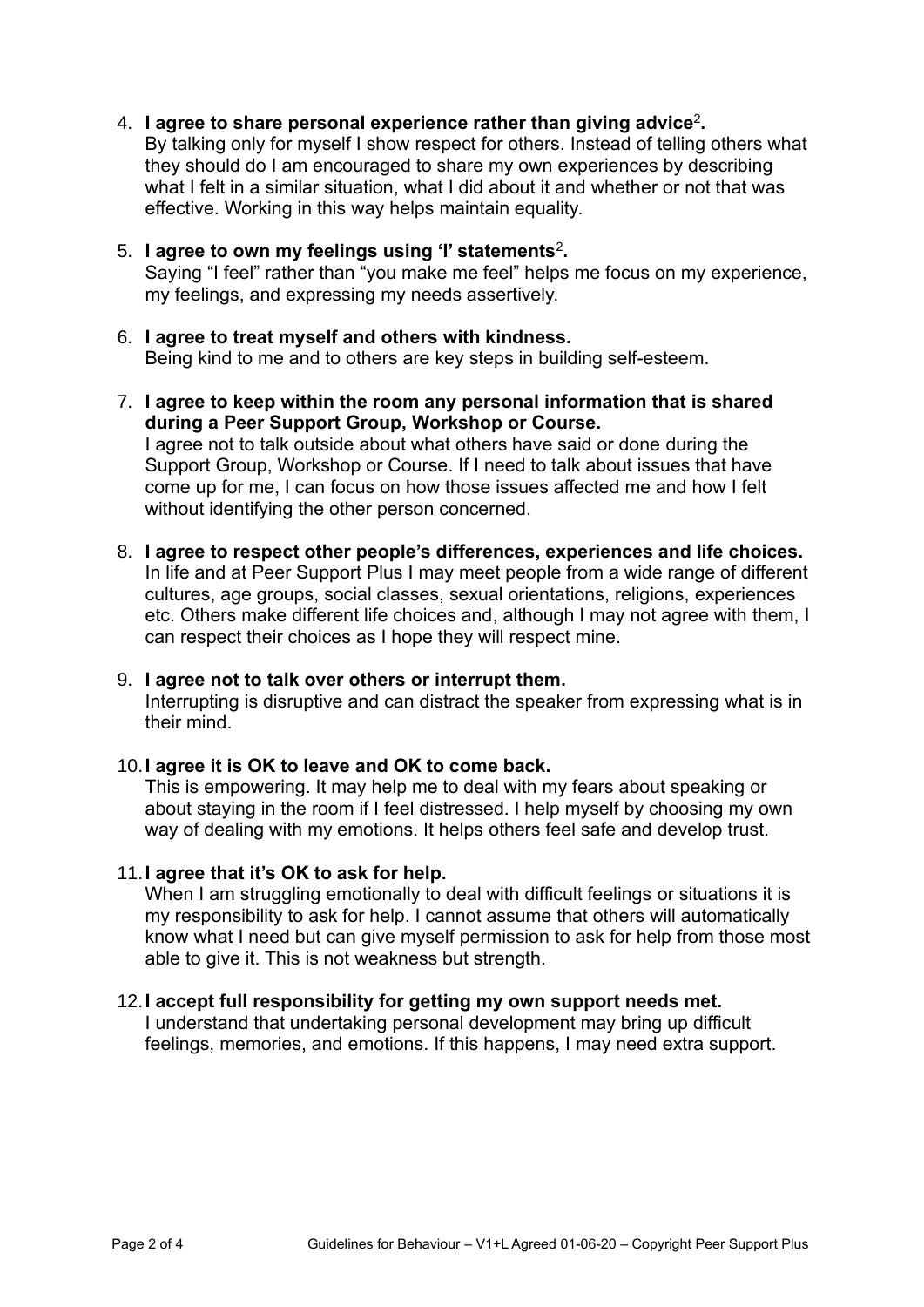## **Additional Guidelines for Behaviour when meeting online or by telephone**

These aim to maintain safety and trust when meeting at a distance, and help us to be kind, respectful and supportive to ourselves and others.

### **I promise:**

- A. **To make sure that I am settled in a safe and confidential space.** Somewhere I feel relaxed and comfortable, and don't expect to be disturbed for the duration of the session.
- B. **To dress as I would if I were attending the meeting in person.**
- C. **If I use an online background that conceals my safe and confidential space, I will choose a neutral colour or image that is calming and not controversial.**
- D. **Only to have pets in my space if they help me feel relaxed and comfortable.**

I will make sure that they are not distracting for myself or others.

E. **To make sure that no other person is in the room with me – unless by prior agreement with the Facilitator(s) or Chair and accepted by everyone present**<sup>3</sup> **.**

If someone else enters my safe and confidential space, I will immediately leave the meeting and not re-join until they have gone.

- F. **I will not record any part of the meeting.**
- G. **If I need to leave my device connected but unattended for any part of the meeting, I will mute my microphone, stop my video, and silence the volume on my speakers or earphones.**

If I can use a headset or earphones, they will help maintain trust and confidentiality.

- H. **Not to share my full name or contact details during the meeting.** In Peer Support Groups, Workshops, Courses, and meetings at Peer Support Plus we only use preferred first names to help maintain equality, trust and confidentiality.
- I. **I will not conduct any private chats through Zoom, or by any other means, during the session.**
- J. **To accept that, to ensure a safe space for all participants, the Facilitator(s) or Chair may, at their discretion, remove from the online session any participant who is not respecting these additional Guidelines for Behaviour.**